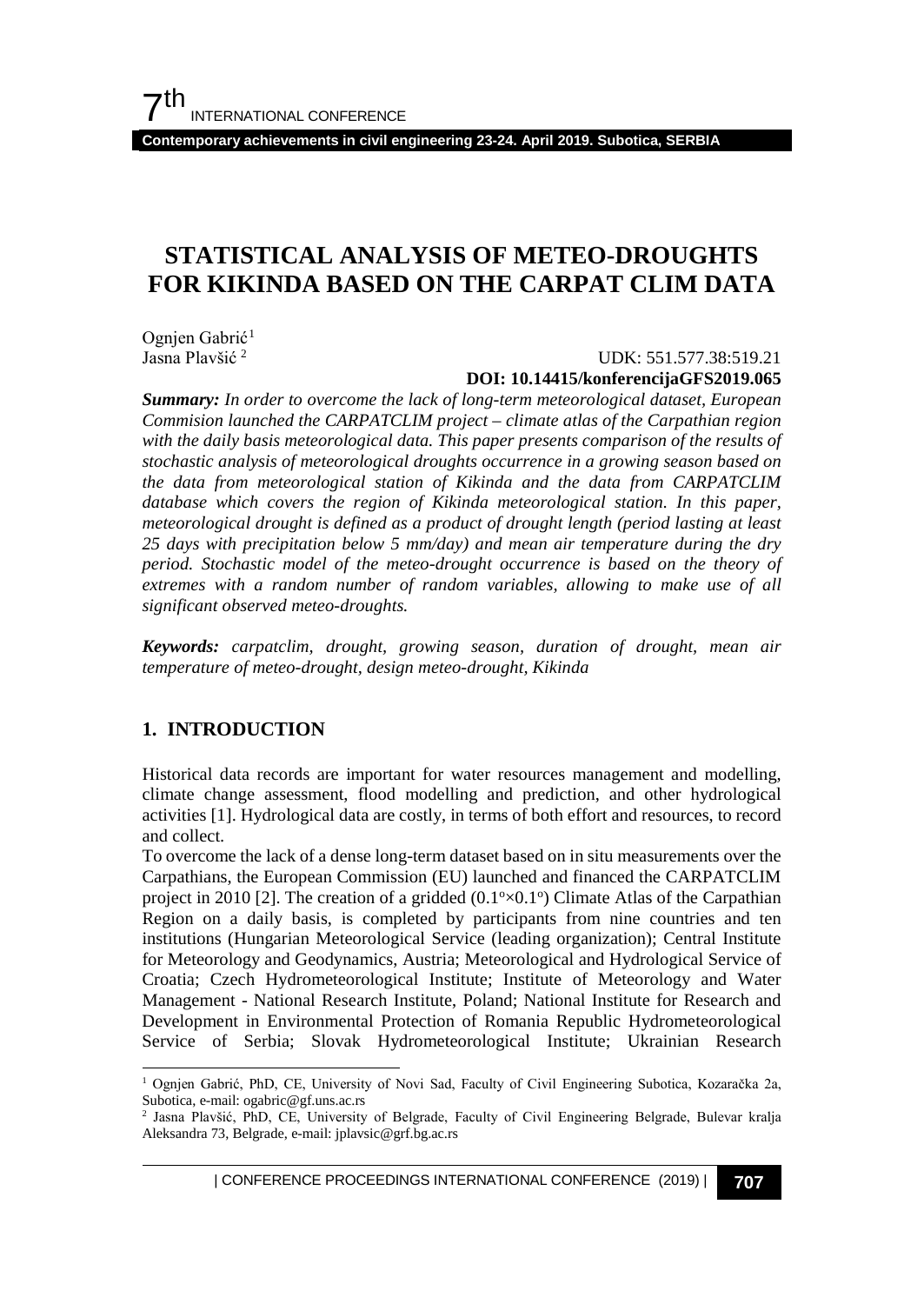# 7. МЕЂУНАРОДНА КОНФЕРЕНЦИЈА

#### **Савремена достигнућа у грађевинарству 23-24. април 2019. Суботица, СРБИЈА**

Hydrometeorological Institute; Szent Istvan University, Hungary) [3 www]. Together with the European Union's Joint Research Center (JRC), Climate Atlas of the Carpathian Region, based on a robust dataset made of homogenized daily data of sixteen variables and many derived indicators was made [2]. More information about CARPATCLIM and daily data available can be found at the website [http://www.carpatclim](http://www.carpatclim-eu.org/pages/home/)[eu.org/pages/home/.](http://www.carpatclim-eu.org/pages/home/)



*Figure 1: Region covered by CARPATCLIM project [3]*

In order to test reliability of CARPATCLIM data for calculation of meteo-droughts, result of previously calculated meteo-droughts for meteorological station of Kikinda [4] were compared with the result obtained by CARPATCLIM data using the same methodology.

## **2. DEFINITION OF METEO-DROUGHTS**

The meteo-drought,  $Z$  (day  $\cdot {}^{0}C$ ), is defined as the product of drought duration,  $T$  (days), and mean air temperature over the drought duration  $y$  (<sup>0</sup>C) [4]:

$$
Z = T \cdot y \tag{1}
$$

The drought duration is the duration of a dry spell in which days with precipitation smaller than 5 mm are treated as dry days because such a small amount of precipitation is insignificant for the roots of most crops. Drought duration of 25 and more days is adopted as a critical threshold, for which the distribution of meteo-droughts is estimated and design droughts with different probabilities of occurrence are derived.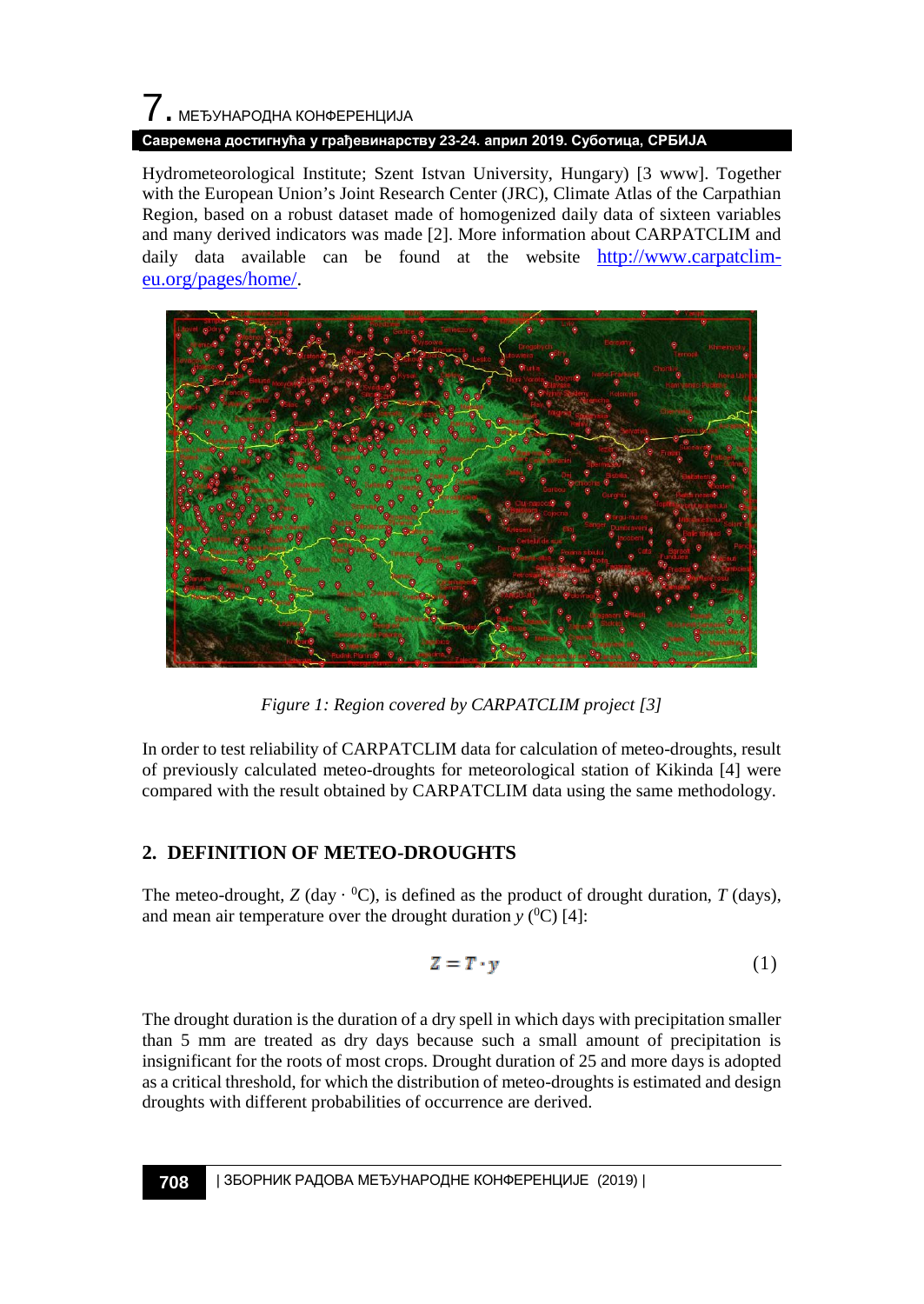#### **Contemporary achievements in civil engineering 23-24. April 2019. Subotica, SERBIA**

According to this method, the stochastic process of the meteo-droughts is defined with 10 characteristic parameters [5]: meteo-drought *Z,* drought duration *T,* mean air temperature *y* throughout the drought duration, beginning of meteo-drought *τb,* end of meteo-drought *τ*<sub>*e*</sub>, mid-point  $\tau = (\tau_b + \tau_e)/2$ , ordinal number of meteo-drought in growing season *n*  $(n = 1, 2, 3,...)$ , total number of meteo-droughts in growing season  $k$  ( $k = 0, 1, 2,...$ ), the greatest meteo-drought in growing season  $\sup\{Z_n\}$ , time of occurrence of the greatest meteo-drought *τsupZ*. Occurence of meteo-droughts in a growing season and their describing parameters are shown schematically in Figure 2.



*Figure 2: Occurrence of meteo-droughts during a growing season and their describing parameters [5]*

## **3. METHODOLOGY**

The methodology for developing distributions of the meteo-droughts includes the following steps: (1) preparatory analysis, in which statistical tests are applied to the available data sets to test whether they are suitable for statistical analysis, (2) identification of the distribution of meteo-droughts *Z*, (3) identification of distributions of drought duration *T* and mean temperature *y*, and (4) construction of design droughts.

#### **3.1. Tests for randomness and homogeneity**

The sample for the statistical analysis is created by extracting the drought events and their parameters during the growing season in each year of observations. The threshold for the drought duration is set at 25 days. Each sample should represent a sample of independent and identically distributed variables and the appropriate statistical tests need to be undertaken to confirm these assumptions.

The samples are tested for homogeneity by two nonparametric tests (Mann-Whitney and Kolmogorov-Smirnov tests). The runs test is applied to test the randomness of sample data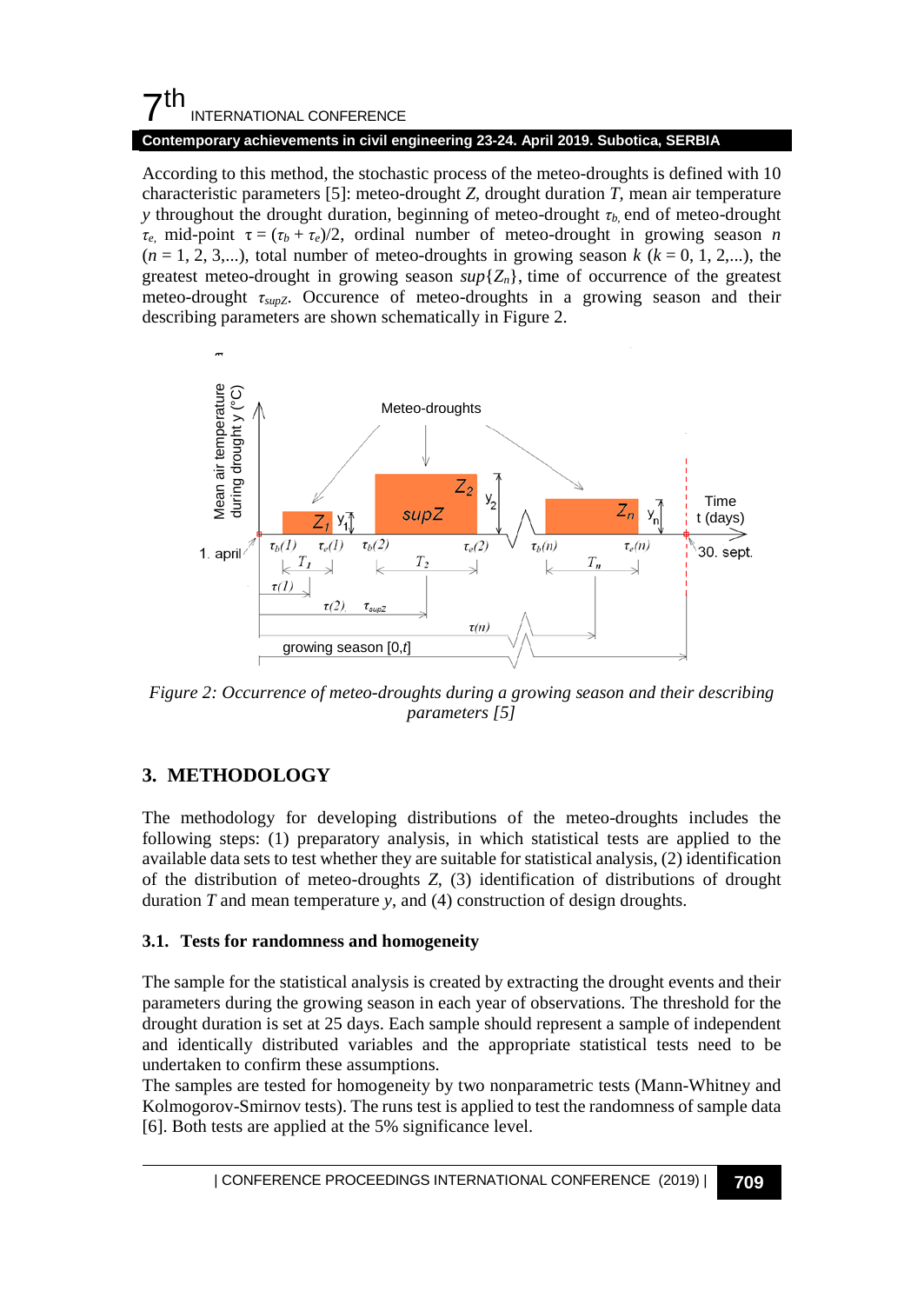#### **Савремена достигнућа у грађевинарству 23-24. април 2019. Суботица, СРБИЈА**

#### **3.2. Distribution of the meteo-droughts**  $F(z)$

Statistical analysis of the maximum meteo-droughts is performed by means of the peaks over threshold (POT) method [7], which considers all extreme values of the meteodroughts that exceed a given threshold. Generally, this is an advantage of this method over the annual maxima method, with which only the annual maximum values are included in the statistical analysis and which neglects the fact that there can be more than one extreme value in some year that exceeds annual maxima in other years.

Statistical analysis with the POT method is performed in three steps:

1. fitting the distribution of the number of occurrences of meteo-droughts (i.e. the number of exceedances of meteo-drought magnitude over the chosen threshold) during the growing season,

2. fitting the distribution of the meteo-drought exceedances, and

3. combining the above two distributions into the distribution of the maximum meteodrought in the growing season.

#### **3.2.1. Distribution of the number of exceedances**

The number of the exceedances of meteo-droughts, *k*, in the growing season depends on the selected threshold. Generally, the number of meteo-droughts decreases with increasing threshold and consequently the number of years in which no meteo-droughts occur in the growing season increases. After counting the exceedances of meteo-droughts over the threshold in each year, the mean number of exceedances  $\bar{k}$  and its variance  $S_{k}^{2}$  are calculated:

$$
\bar{k} = \frac{1}{N} \sum_{i=1}^{N} k_i, \quad S_k^2 = \frac{1}{N-1} \sum_{i=1}^{N} (k_i - \bar{k})
$$
 (2)

where *N* is the number of years in the observation record, and  $k_i$  is the number of exceedances in the growing season of year *i*.

The number of exceedances is a discrete random variable. Theoretical distribution for the number of exceedances can be chosen based on the value of the dispersion index *I*, defined as:

$$
I = \frac{s_k^2}{k} \tag{3}
$$

For binomial distribution  $I \leq 1$ ; for the Poisson distribution  $I = 1$  (in practice the Poisson distribution is a good fit for  $0.8 < I < 1.2$ ) and for negative binomial distribution  $I > 1$ .

#### **3.2.2. Distribution of exceedances**

The magnitude of meteo-droughts  $Z$  that exceed the chosen threshold  $Z_b$  is an exceedance and a continuous random variable defined as:  $\mathbf{U} = \mathbf{Z} - \mathbf{Z}_b$ . Cumulative distribution function of the exceedances,  $H(u)$ , is given with: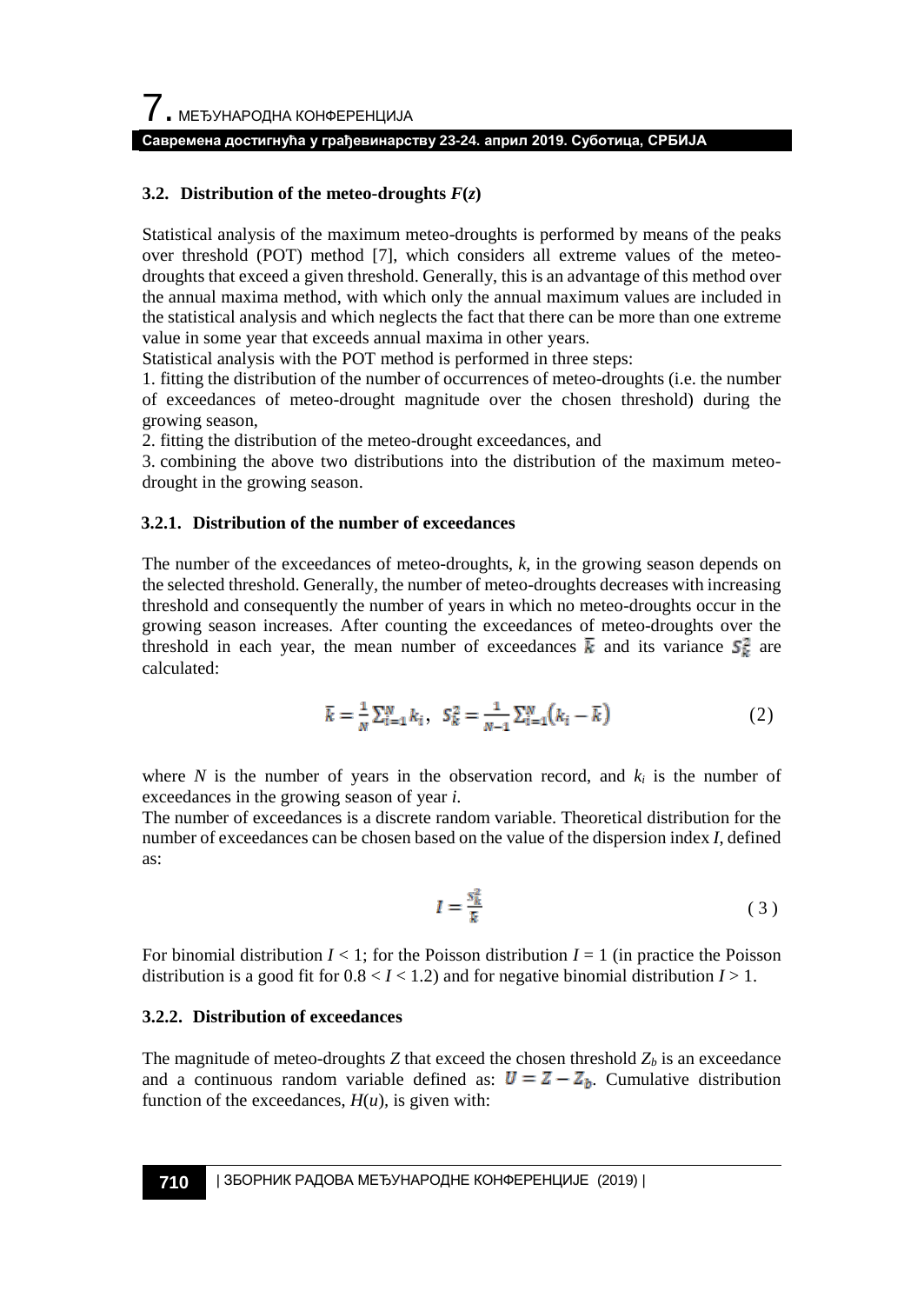**Contemporary achievements in civil engineering 23-24. April 2019. Subotica, SERBIA**

$$
H(u) = H(Z - Z_b) = P\{U \le u\}
$$
\n<sup>(4)</sup>

Different theoretical distributions can be used to fit the distribution of exceedances. The most commonly used are the exponential, Weibull and general Pareto distributions. In this study, exponential and Weibull distributions are considered.

The empirical distribution of the exceedances is estimated using the Weibull plotting position formula. The goodness-of-fit between the theoretical and empirical distributions is evaluated on the basis of the Cramer-von Mieses test and the Kolmogorov-Smirnov test at the 5% significance level.

#### **3.2.3. Distribution of the greatest meteo-drought in the growing season**

The annual maximum meteo-drought over the growing season is a random variable *Z*, defined as the maximum of a random number *k* of exceedances *U* in the growing season:

$$
Z = Z_b + \max\{U_j; j = 1, 2 \dots k\}
$$
 (5)

The cumulative distribution function of the annual maximum meteo-droughts, *F*(*z*)*,* given with:

$$
F(z) = P\{Z \le z\} \tag{6}
$$

is defined only for values above the threshold, i.e.  $z > Z_b$ . General expression for  $F(z)$  is derived by combining the distributions of the number and magnitude of exceedances:

$$
F(z) = p_0 + \sum_{k=1}^{\infty} p_k [H(z - Z_b)]^k
$$
 (7)

Depending on the type of distribution for the number of exceedances and type of distribution for magnitude of exceedances, the above general expression can be simplified. For the Poisson-Weibull combination, the above equation reduces to:

$$
F(z) = \exp\left\{-\lambda \exp\left[-\left(\frac{z-z_b}{\alpha}\right)^{\beta}\right]\right\} \tag{8}
$$

and for the binomial-Weibull combination one obtains:

$$
F(z) = \left[1 - p \exp\left\{-\left(\frac{z - z_b}{\alpha}\right)^{\beta}\right\}\right]^{\alpha} \tag{9}
$$

In the previous equations,  $\lambda$ , p and a are the parameters of the corresponding discrete distributions, and  $\alpha$  and  $\beta$  are the parameters of the Weibull distribution. Equations for the combination of the same discrete distributions with the exponential distribution for the exceedances are obtained for  $\alpha = 1$ .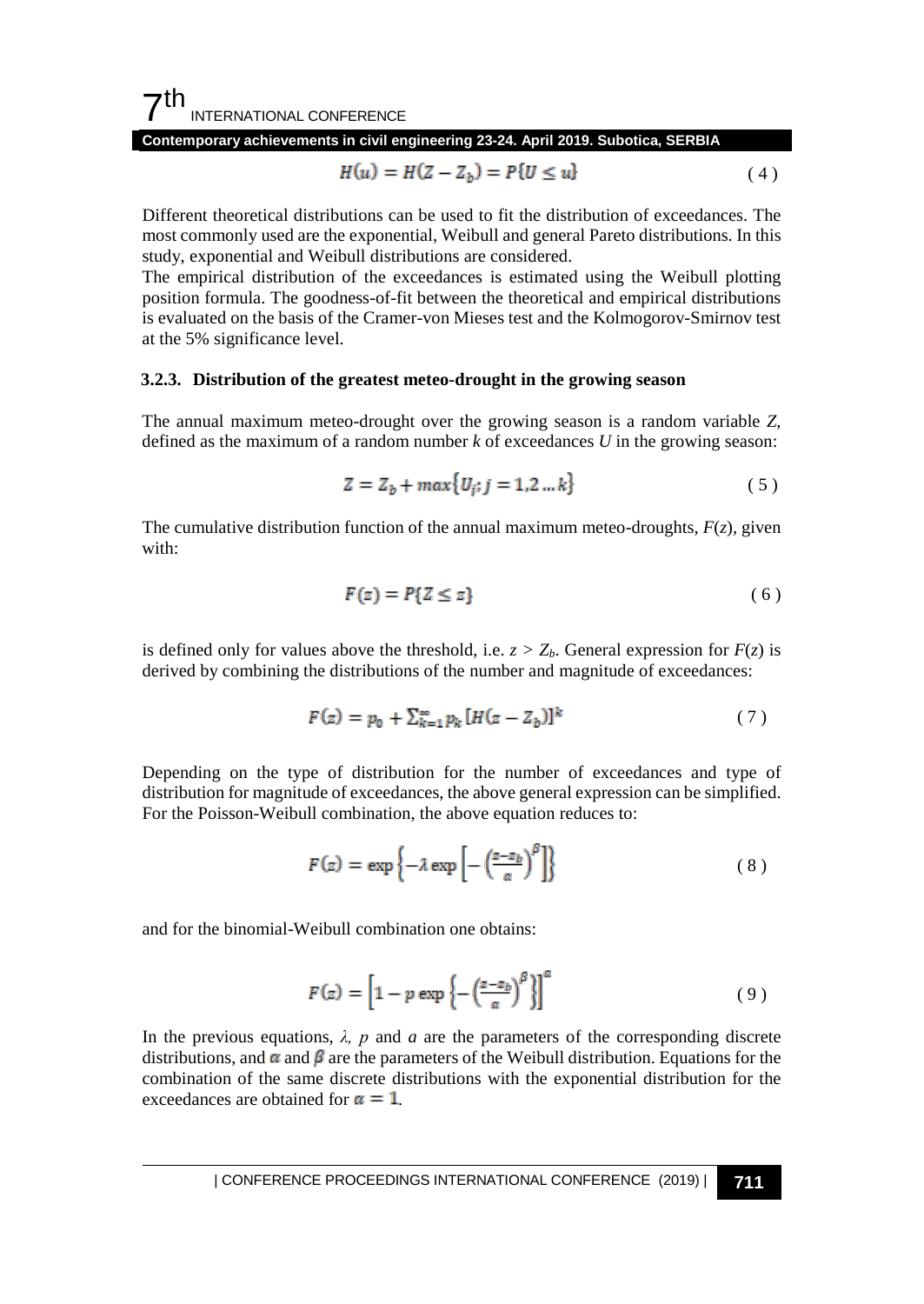$\overline{\phantom{a}}$ . МЕЂУНАРОДНА КОНФЕРЕНЦИЈА

#### **Савремена достигнућа у грађевинарству 23-24. април 2019. Суботица, СРБИЈА**

#### **3.2.4. Empirical distribution of the greatest meteo-drought in the growing season**

Over the record of *N* years, some years may not contain any meteo-droughts. The number of droughts within the growing season depends on the threshold set for the duration of dry spell. From the statistical point of view, a sample of *N* experiments in which only the values exceeding the given detection threshold are recorded, while the values below the threshold are not recorded, is referred to as the censored data sample. Distribution of the censored data sample is obtained from the total probability theorem taking into account the probability  $p_0$  that a recorded value would be below the threshold. If N' out of N experiments yield data above the detection threshold, then:

$$
p_0 = \frac{N - N'}{N} \tag{10}
$$

If  $G(x)$  denotes the conditional distribution obtained from N' data values above the detection threshold, the unconditional distribution is then given with:

$$
F(x) = p_0 + (1 - p_0)G(x)
$$
 (11)

In accordance with the above, empirical distribution of the greatest meteo-drought in the growing season is estimated like:

$$
F_{\text{emp}} = p_0 + (1 - p_0) \cdot F_{\text{emp}}'
$$
 (12)

where  $\mathbf{F}_{\text{emp}}^{\text{t}}$  is the empirical distribution of the observed droughts with duration of at least 25 days, described using the Weibull plotting position formula:

$$
F_{\rm emp}^{\prime}(z_j) = \frac{j}{N^{\prime} + 1}, \ j = 1, 2, \dots, N^{\prime}
$$
 (13)

where *N'* is the number of uncensored data, i.e. the number of droughts with duration of at least 25 days, and *j* is the ordinal number of data in the ordered sample of *N'* data. With defined empirical and theoretical distributions of the greatest meteo-drought, goodness-of-fit is tested using the same statistical tests used for fitting the distribution of the magnitude of exceedances.

#### **3.3. Distributions of the drought duration**  $G(t)$  **and mean temperature**  $\Phi(\mathbf{v})$

Drought duration, *T,* and mean air temperature, *y,* of a meteo-drought are also random variables. Their distributions are needed to construct design meteo-droughts for selected probability of occurrence. Analysis of maximum duration *T* or temperature *y* is performed here also by means of the peaks over threshold method, analogously to identifying the distribution of the maximum meteo-droughts *Z* in the growing season.

#### **3.4. Deriving design meteo-droughts**

Design meteo-droughts are meteo-droughts of a given probability of occurrence or return period *n*. In this paper, return periods of  $n = 10, 20, 50$  and 100 are considered. Design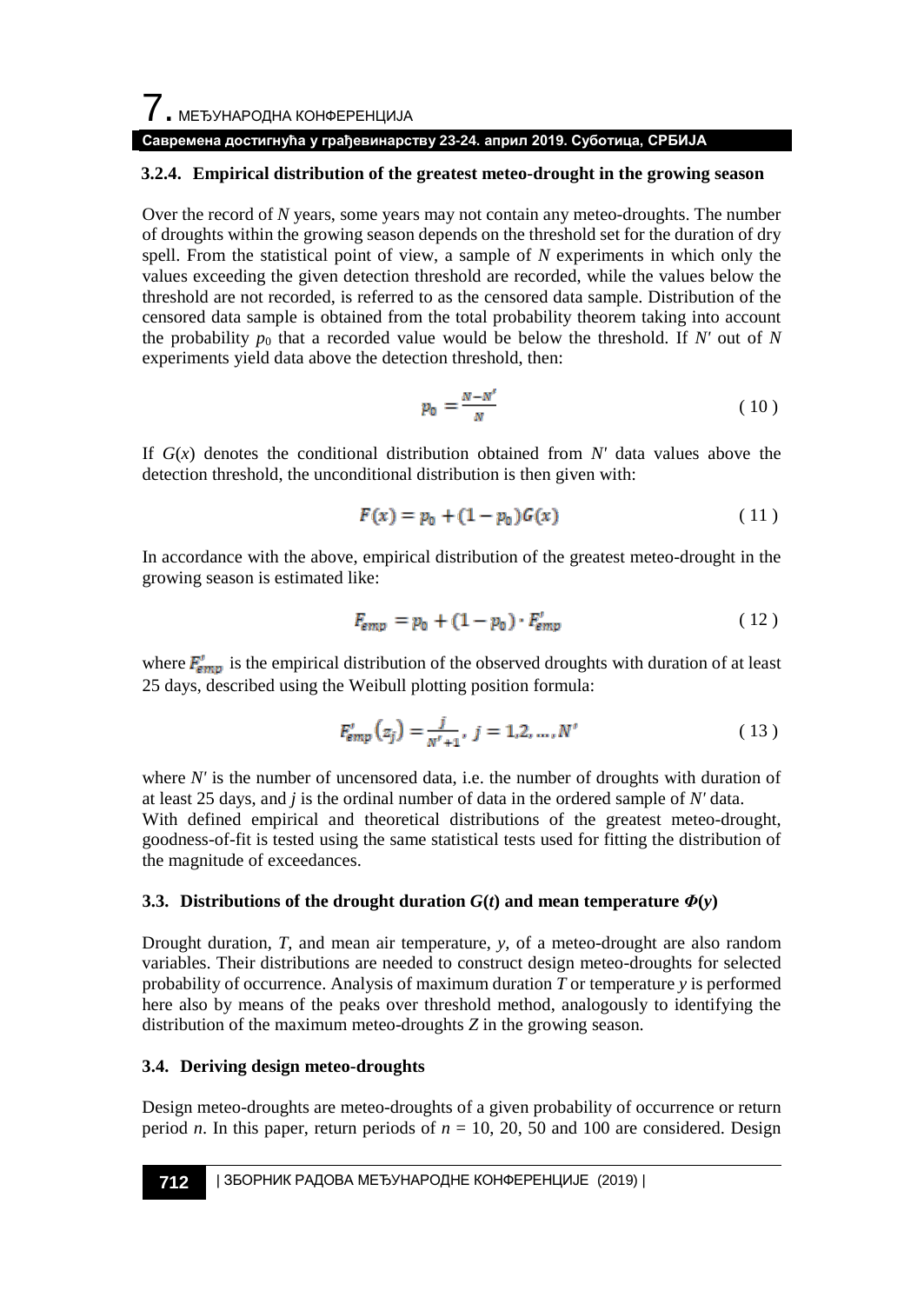#### **Contemporary achievements in civil engineering 23-24. April 2019. Subotica, SERBIA**

meteo-droughts are constructed by finding pairs  $(Z_n, T_n)$  and  $(Z_n, y_n)$  through the following steps [2]:

- 1. Quantiles of *n*-year meteo-drought  $(Z_n)$ , duration  $(T_n)$  and mean temperature during the drought  $(y_n)$  are estimated.
- 2. The following corresponding values are then calculated:  $y_{\alpha} = \frac{z_n}{r_n}$  and  $T_b = \frac{z_n}{y_n}$ . These values determine two rectangles (Figure 3), each having the area representing the nyear drought *Zn*.
- 3. By averaging the sides of two rectangles, new rectangle ABCD is obtained representing the design *n*-year meteo-drought, with sides equal to:

$$
T_r = \frac{1}{2y_a} [T_n y_a - T_b y_n + \sqrt{(T_b y_n - T_n y_a)^2 + 4y_a T_b Z_n}], \ y_r = \frac{z_n}{z_r}
$$
 (14)



*Figure 3: Construction of the design meteo-drought illustrated for the example of the 10-year drought as proposed by Zelenhasić [5]*

#### **4. RESULTS**

Mean daily temperature and daily precipitation data from meteorological station of Kikinda (from 1961-2005), are compared with daily temperature and precipitation data from CARPATCLIM database for the same period and station. Differences between observed precipitation and temperature data from meteorological station and CARPATCLIM database are shown in Figure 4.

Total number of meteo-droughts based on the data from meteorological station was 62, while there was 52 meteo-droughts based on the data from CARPATCLIM.

For the homogeneity testing, samples were split in two subsamples of similar size. Both tests have shown that the null hypothesis of homogeneity of the samples cannot be rejected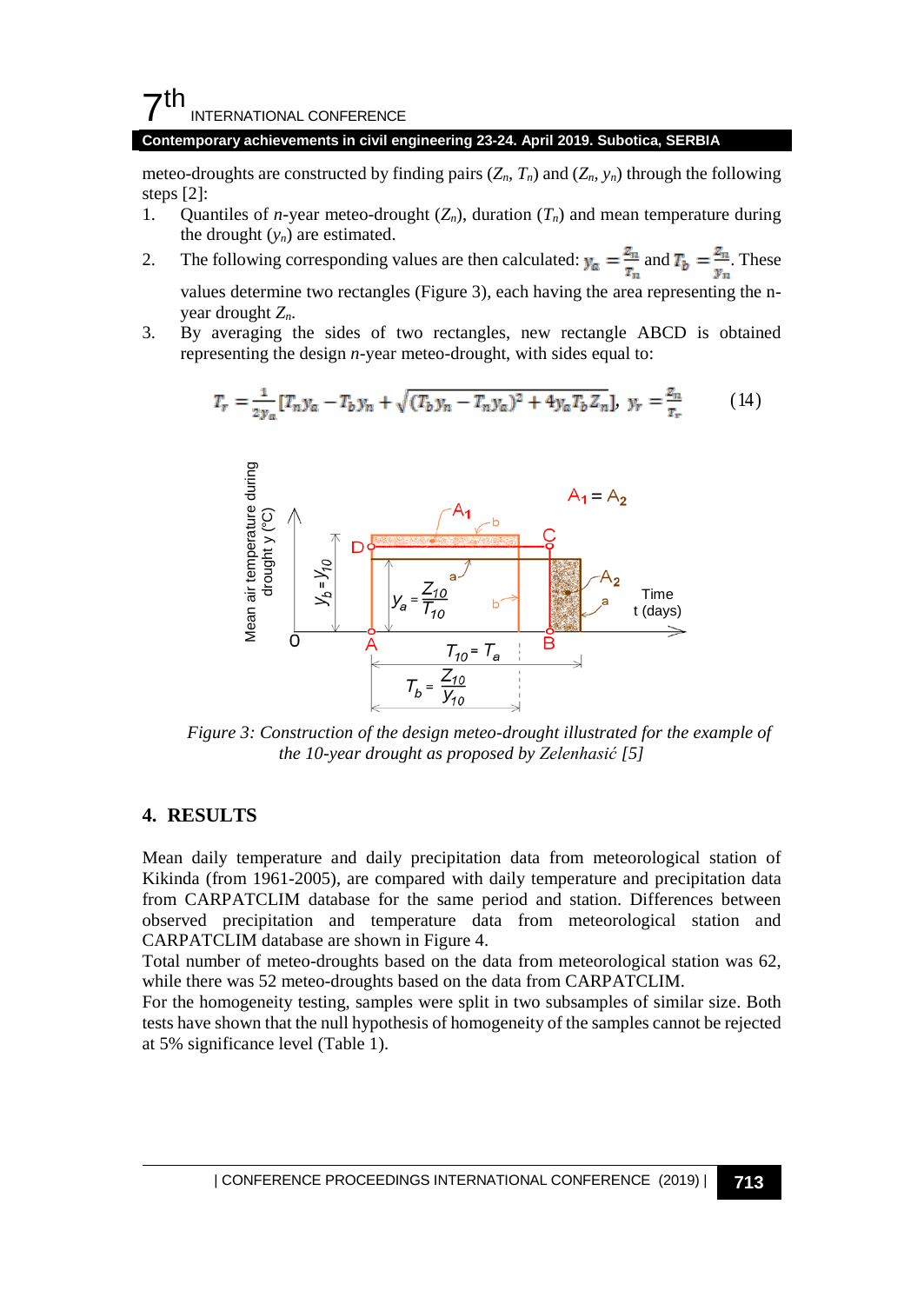



| Test                  | <b>Test statistic</b> | Kikinda -<br><b>CARPATCLIM</b> | Kikinda -<br>station |
|-----------------------|-----------------------|--------------------------------|----------------------|
|                       |                       | $-1.62$                        | $-1.94$              |
| Mann-Whitney          | $u_{0.025}$           | 1.96                           | 1.96                 |
|                       | U <sub>0.975</sub>    | $-1.96$                        | $-1.96$              |
|                       | hypothesis accepted   | $H_0$                          | $H_0$                |
|                       | $D_{\text{max}}$      | 0.132                          | 0.339                |
| Kolmogorov<br>Smirnov | $D_{\rm kr}$          | 0.36                           | 0.400                |
|                       | hypotesis accepted    | $H_0$                          | $H_0$                |

|  | Table 1: Homogeneity test results |  |
|--|-----------------------------------|--|
|--|-----------------------------------|--|

The runs test has also confirmed the assumption of randomness of data. The result of this test, at 5% significance level, is shown in Table 2.

| Table 2: Runs test results |                     |                   |           |  |  |
|----------------------------|---------------------|-------------------|-----------|--|--|
|                            |                     | Kikinda -         | Kikinda   |  |  |
| Test statistic             |                     | <b>CARPATCLIM</b> | - station |  |  |
| Runs test                  |                     | $-0.08$           | $-0.13$   |  |  |
|                            | $K_{0.05}$          | 1.96              | 1.96      |  |  |
|                            | $k_{0.95}$          | $-1.96$           | $-1.96$   |  |  |
|                            | hypothesis accepted | $\rm H_0$         | $\rm H_0$ |  |  |

| Table 2: Runs test results |  |  |  |
|----------------------------|--|--|--|
|----------------------------|--|--|--|

The number of meteo-droughts greater than chosen threshold during the growing season represents a discrete variable. Dispersion index for all samples in this study was smaller than 1, so that the Poisson or binomial distribution were adopted as the distribution of the number of exceedances. The binomial distribution showed better fit with the empirical distributions of the observed samples. The results of the goodness-of-fit tests are shown in Table 3.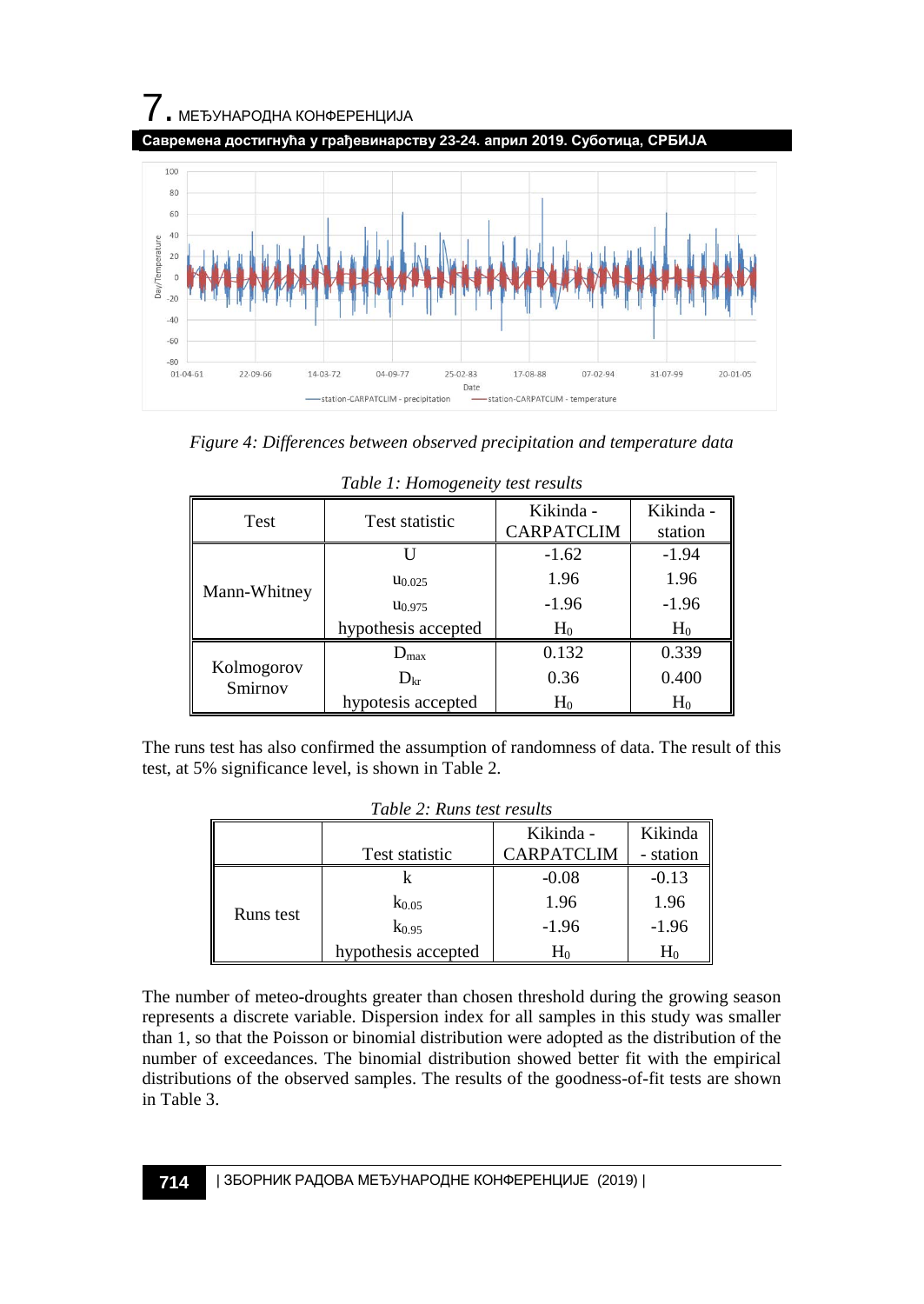**Contemporary achievements in civil engineering 23-24. April 2019. Subotica, SERBIA**

The best fit between the empirical and theoretical distributions was obtained for meteodroughts exceeding threshold of  $Z_b = 450 \text{ day}^{\circ}\text{C}$ . Goodness-of-fit testing is carried out by the Cramer-von Mieses and Kolmogorov-Smirnov tests at 5% significance level. The results are shown in Table 4.

|                 |                     | Kikinda -         | Kikinda - |
|-----------------|---------------------|-------------------|-----------|
| Distribution    | Test statistic      | <b>CARPATCLIM</b> | station   |
|                 |                     | 8.933             | 16.588    |
| Poisson         | $\chi^2_{\rm kr}$   | 7.815             | 5.99      |
|                 | hypothesis accepted | H,                | $H_{a}$   |
|                 |                     | 7.982             | 1.619     |
| <b>Binomial</b> | $\chi^2_{\rm kr}$   | 9.488             | 5.99      |
|                 | hypothesis accepted | $H_0$             | $H_0$     |

*Table* 3: Chi-square goodness-of-fit test for the number of exceedances  $(a = 5\%)$ 

|                        |              | $\cdots$ $\sim$ $\sim$ $\cdots$ $\sim$ $\cdots$ $\sim$ $\sim$ $\cdots$<br><b>Test</b> | Kikinda -         | Kikinda        |
|------------------------|--------------|---------------------------------------------------------------------------------------|-------------------|----------------|
| Test                   | Distribution | statistic                                                                             | <b>CARPATCLIM</b> | - station      |
|                        |              | $N\omega_{\rm kr}^2$                                                                  | 0.462             | 0.462          |
| Cramer-von             | exponential  | $N\omega^2$                                                                           | 0.046             | 0.039          |
| Meises                 |              | accepted                                                                              | $H_0$             | H <sub>0</sub> |
|                        | Weibull      | $N\omega^2$                                                                           | 0.056             | 0.081          |
|                        |              | accepted                                                                              | H <sub>0</sub>    | H <sub>0</sub> |
|                        |              | $D_{\rm kr}$                                                                          | 0.205             | 0.192          |
|                        | exponential  | $D_{\text{max}}$                                                                      | 0.078             | 0.063          |
| Kolmogorov<br>-Smirnov |              | accepted                                                                              | H <sub>0</sub>    | H <sub>0</sub> |
|                        |              | $D_{\text{max}}$                                                                      | 0.086             | 0.097          |
|                        | Weibull      | accepted                                                                              | $H_0$             | $H_0$          |

*Table 4: Goodness of fit results*

The distribution of the maximum meteo-drought is obtained by combining the distributions of number of exceedance and level of exceedance over the threshold. In this paper combinations of the binomial with Weibull and binomial with exponential distribution are used. The derived distribution of the maximum of meteo-drought is compared to the observed annual maxima, while there were also years with no meteodroughts lasting at least 25 days. Therefore, the model of conditional probability was used to establish the empirical distribution of the annual maximum meteo-droughts. Distributions of maximum meteo-droughts are shown in Figure 5.

A necessary condition for the construction of design meteo-drought is finding the distribution of dry period duration *(T)* and the distribution of the mean air temperature *(y)*. The POT method is applied in the same manner as for the meteo-droughts. Adopted threshold for the duration is  $T_b = 24$  days and for the mean air temperature  $y_b = 9.5$ °C (Figures 6 and 7).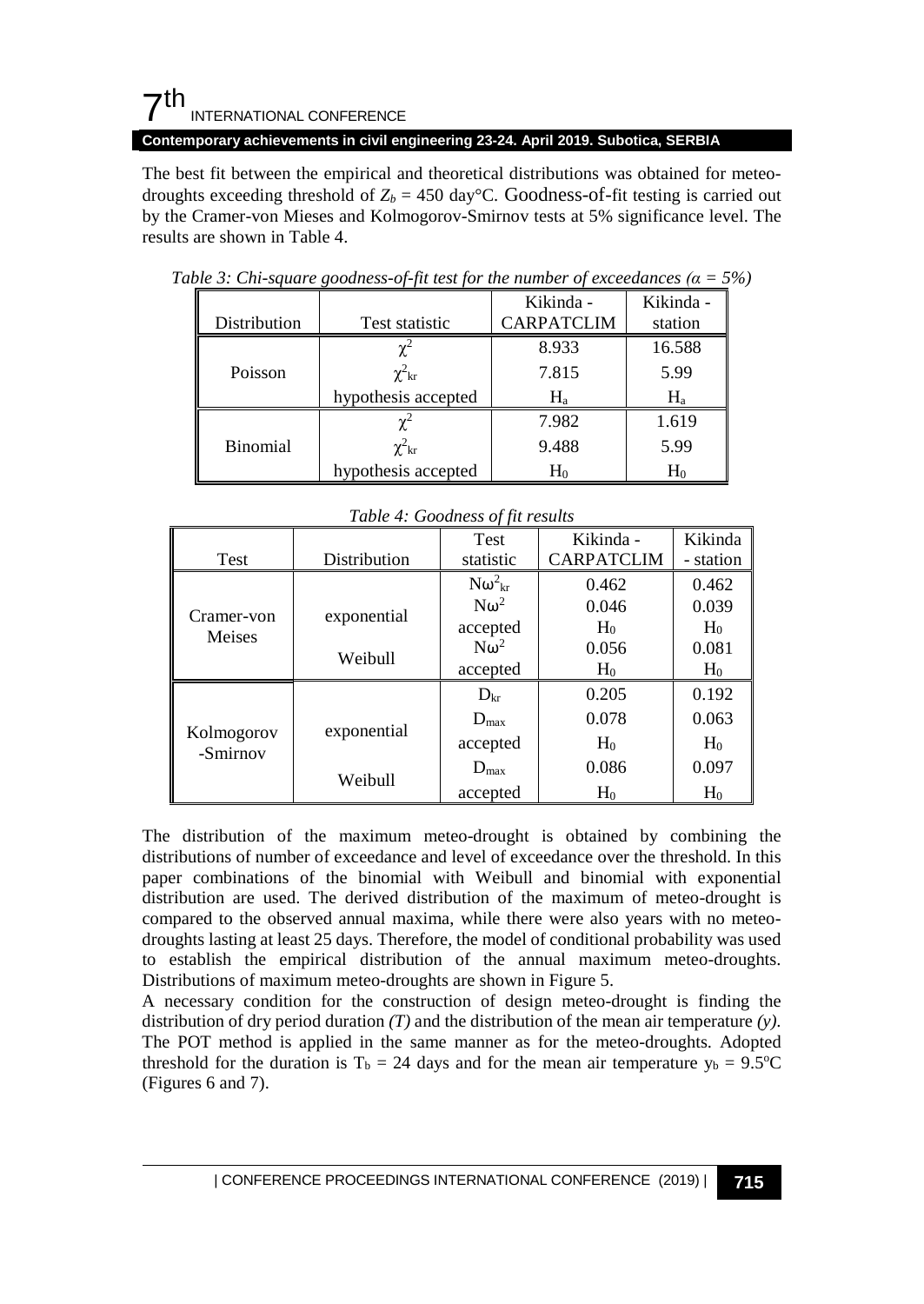





*Figure 5: Distributions of maximum meteo-droughts for Kikinda based on CARPATCLIM data (top) and station data (bottom)*



*Figure 6. Distributions of maximum meteo-drought duration for Kikinda based on CARPATCLIM data (top) and station data (bottom)*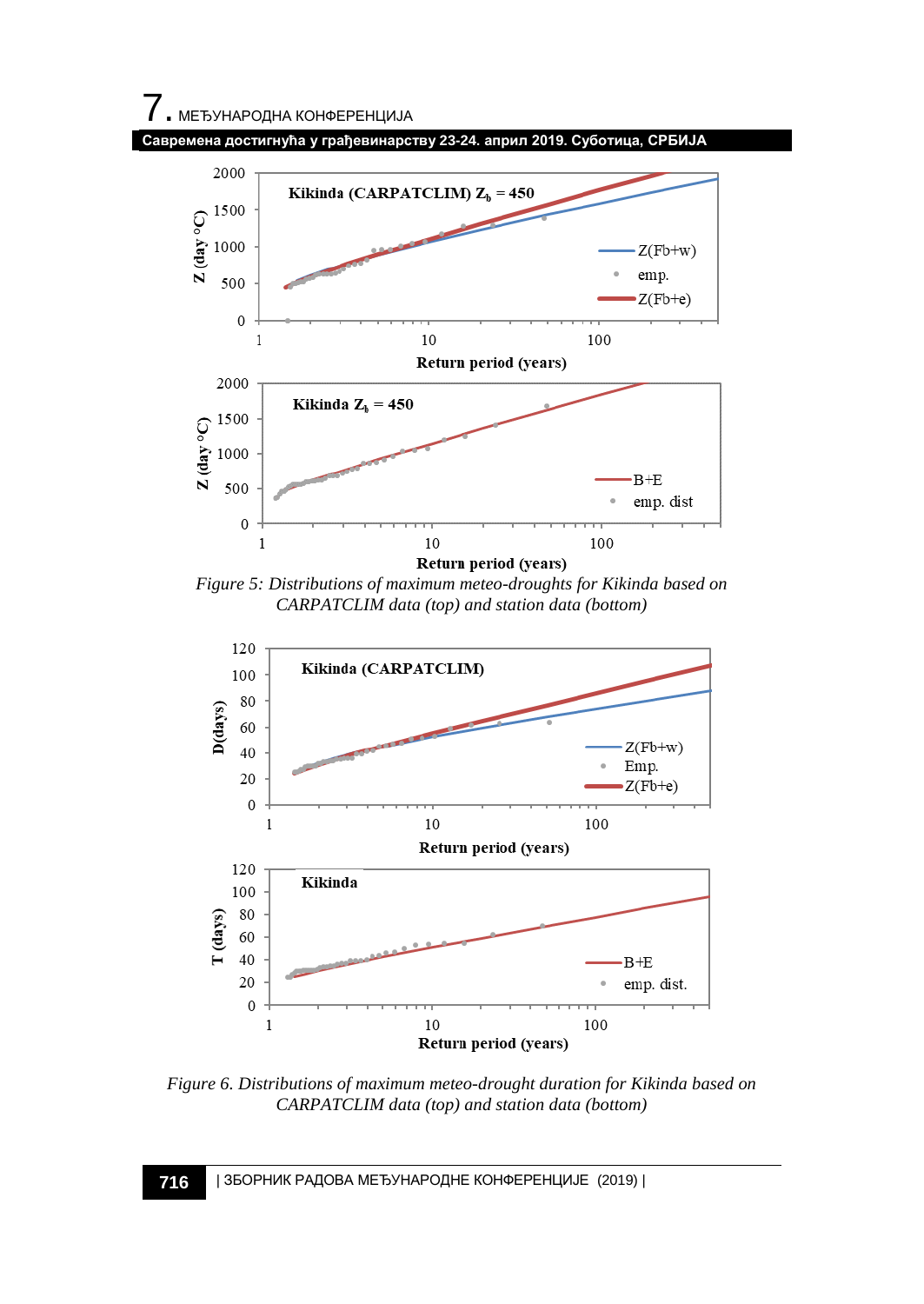

*Figure 7. Distributions of mean air temperatures during meteo-drought for Kikinda based on CARPATCLIM data (top) and station data (bottom)*

Based on the adopted theoretical distributions of meteo-droughts, dry period duration times and mean air temperatures, design meteo-droughts for return periods of 10, 20, 50 and 100 years are determined (Table 5).

|      |         | Kikinda - CARPATCLIM  |                                               | Kikinda - station                       |                               |                                     |                         |
|------|---------|-----------------------|-----------------------------------------------|-----------------------------------------|-------------------------------|-------------------------------------|-------------------------|
| F    | $R_{p}$ | $T_{calc.}$<br>(days) | $Y_{\rm calc.}$<br>$\langle$ day $\langle$ C) | $Z_{\rm calc.}$<br>$^{\circ}\mathrm{C}$ | T <sub>calc</sub> .<br>(days) | $Y_{calc.}$<br>$^{\circ}\mathrm{C}$ | $Z_{calc.}$<br>(day °C) |
| 0.9  | 10.0    | 49                    | 22.0                                          | 1068.6                                  | 47                            | 20.0                                | 932.9                   |
| 0.95 | 20.0    | 54                    | 22.9                                          | 1231.0                                  | 54                            | 21.3                                | 1148.6                  |
| 0.98 | 50.0    | 60                    | 23.9                                          | 1435.1                                  | 61                            | 22.1                                | 1358.9                  |
| 0.99 | 100.0   | 65                    | 24.5                                          | 1584.3                                  | 69                            | 23.5                                | 1633.5                  |

*Table 5. Design meteo-droughts*

#### **5. DISCUSSION AND CONSLUSIONS**

This paper analyzes the phenomenon of meteo-drought occurrence in the growing season for the meteorological station in Kikinda based on the two sets of data – data from meteorological station of Kikinda and data from CARPATCLIM database. For determination of the theoretical distributions of meteo-drought, dry period duration and the mean air temperature, peak over threshold method was applied. Combination of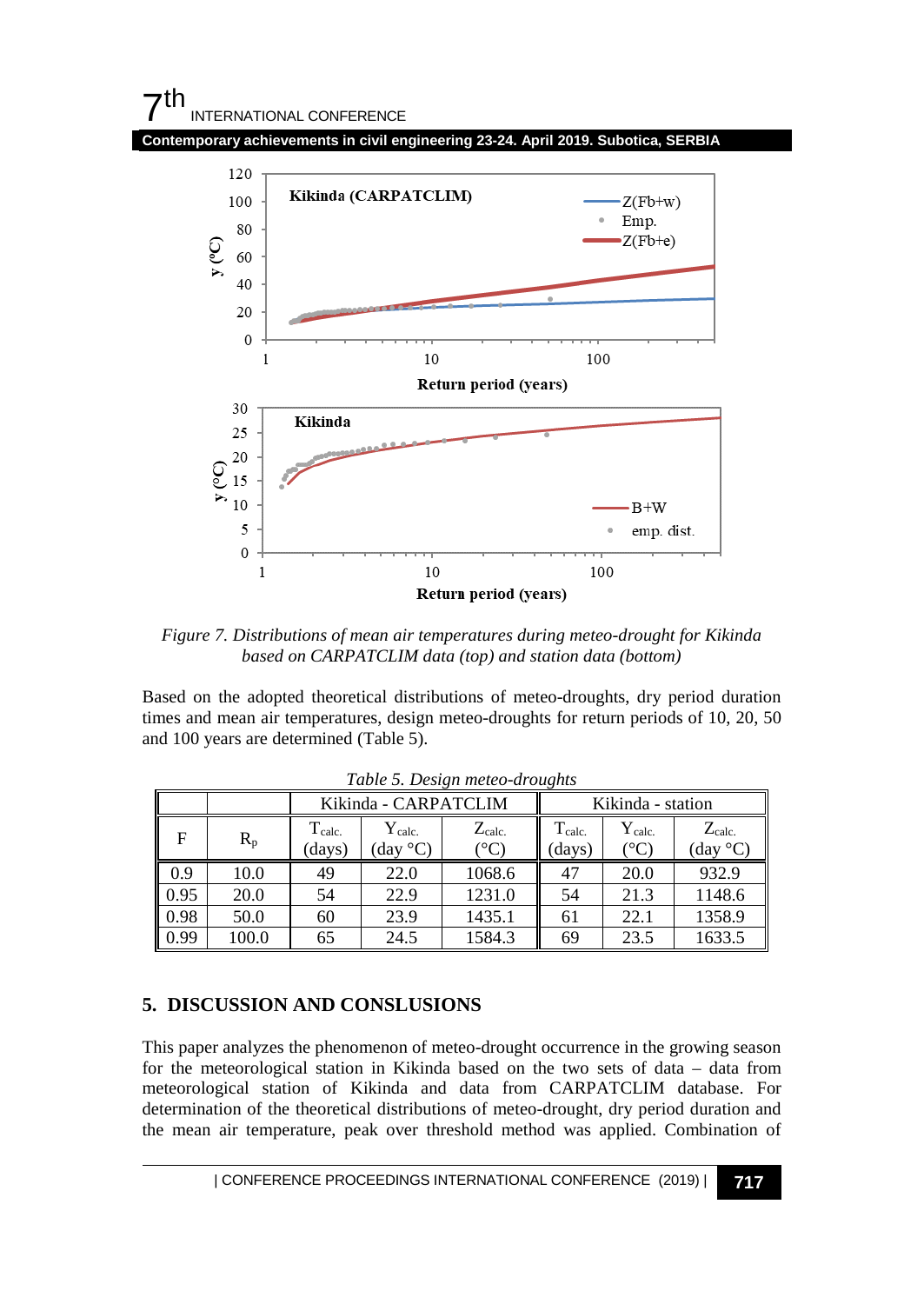## $\overline{\phantom{a}}$ . МЕЂУНАРОДНА КОНФЕРЕНЦИЈА

#### **Савремена достигнућа у грађевинарству 23-24. април 2019. Суботица, СРБИЈА**

binomial and Weibull or exponential distribution are most suitable for describing this phenomenon. Based on the adopted theoretical distributions of meteo-droughts, dry period duration and mean air temperatures, design meteo-droughts for return periods of 10, 20, 50 and 100 years are determined.

Although there are differences between two datasets in terms of input data (which are due to spatial averaging over the one pixel of the CARPATCLIM dataset), there is a good agreement between theoretical distributions of the meteo-droughts, duration of meteo droughts and average air temperature during meteo-droughts obtained from the two data sets.

Design meteo-droughts and adopted distribution of meteo-droughts, represents the model that in a relatively simple way describes the process of occurrence of meteo-droughts over the locality of Sremska Mitrovica and Kikinda. In order to get complete picture of the occurrence and distribution of meteo-drought over the region of Vojvodina, it would be useful to use spatial data instead of point (station) data. For this purpose, it is necessary to compare the results based on two data sets for other meteorological stations in Vojvodina in order to ensure validity of the results with the spatial data.

## **ACKNOWLEDGEMENT**

This study was funded by the Serbian Ministry for Science; project TR37010 "Stormwater Drainage Systems as Part of Urban and Traffic Infrastructure".

#### **References**

- [1] Worl Meteorological Organisation, *Guidelines for Hydrological Data Rescue*, WMO-No 1146, 2014.
- [2] <http://www.carpatclim-eu.org/pages/about/>
- [3] <http://www.carpatclim-eu.org/pages/atlas/>
- [4] Gabrić O, Janjikopanji Đ, Plavšić J, Fabian Đ, *Statistical Analysis of Meteo-droughts for Sremska Mitrovica and Kikinda*, Conference proceedings Contemporary achievements in civil engineering 2017, 21.04.2017, Subotica,
- [5] Đ. Fabian and E. Zelenhasic, "Modelling of Meteo-Droughts," Water Resources Management, vol. 30, no. 9, pp. 3229–3246, Jul. 2016.
- [6] D. Sheskin, *Handbook of parametric and nonparametric statistical procedures*. Boca Raton: Chapman & Hall/CRC, 2004.
- [7] Plavšić J., *Analiza rizika od poplava pomoću prekidnih slučajnih procesa* (Flood risk analysis by discrete stochastic processes), PhD thesis, Faculty of Civil Engineering, University of Belgrade, 2005.